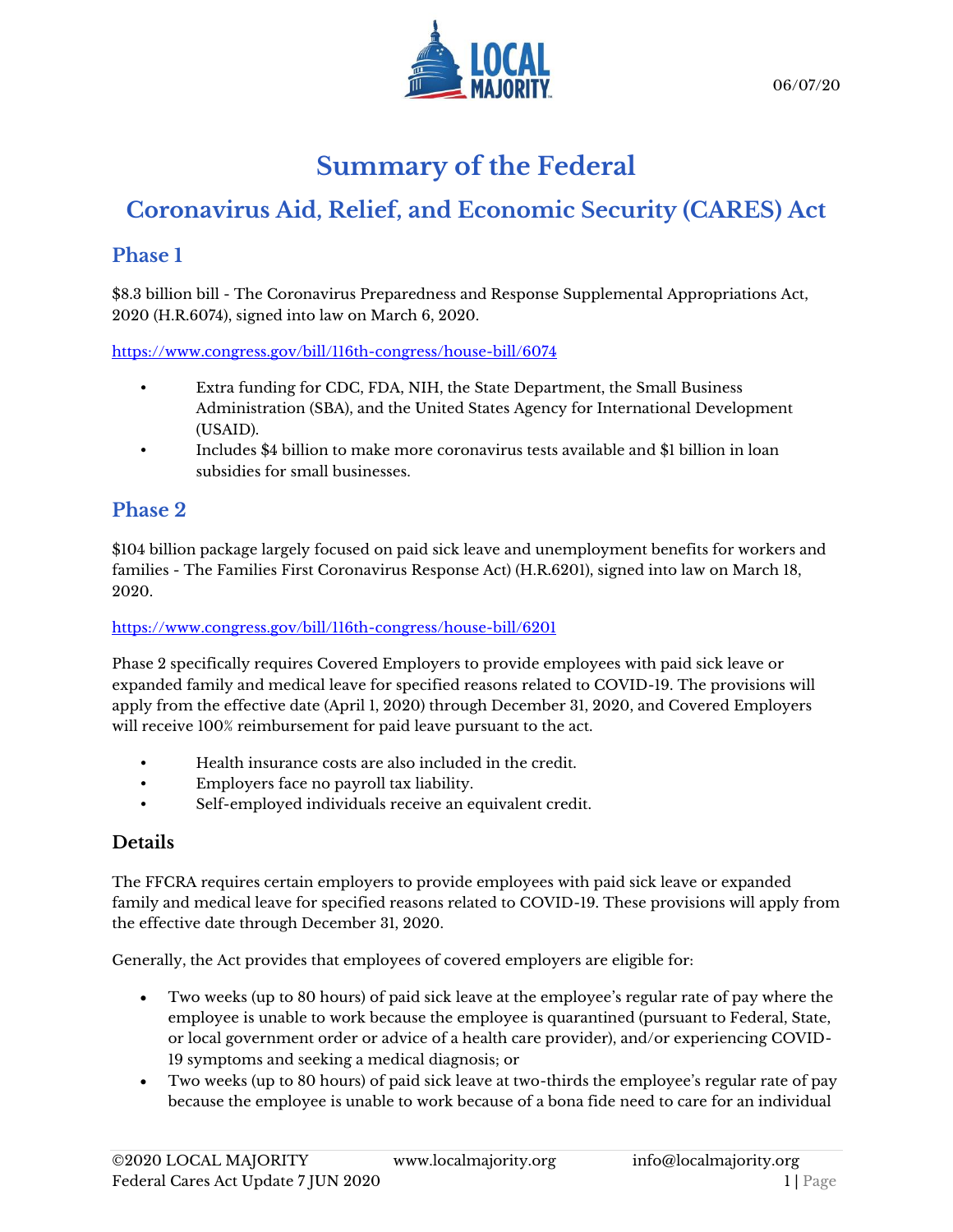

subject to quarantine (pursuant to Federal, State, or local government order or advice of a health care provider), or to care for a child (under 18 years of age) whose school or child care provider is closed or unavailable for reasons related to COVID-19, and/or the employee is experiencing a substantially similar condition as specified by the Secretary of Health and Human Services, in consultation with the Secretaries of the Treasury and Labor; and

 Up to an additional 10 weeks of paid expanded family and medical leave at two-thirds the employee's regular rate of pay where an employee, who has been employed for at least 30 calendar days, is unable to work due to a bona fide need for leave to care for a child whose school or child care provider is closed or unavailable for reasons related to COVID-19.

# **Qualifying Reasons for Leave:**

Under the FFCRA, an employee qualifies for paid sick time if the employee is unable to work (or unable to telework) due to a need for leave because the employee:

- 1. is subject to a Federal, State, or local quarantine or isolation order related to COVID-19;
- 2. has been advised by a health care provider to self-quarantine related to COVID-19;
- 3. is experiencing COVID-19 symptoms and is seeking a medical diagnosis;
- 4. is caring for an individual subject to an order described in (1) or self-quarantine as described in (2);
- 5. is caring for a child whose school or place of care is closed (or childcare provider is unavailable) for reasons related to COVID-19; or
- 6. is experiencing any other substantially-similar condition specified by the Secretary of Health and Human Services, in consultation with the Secretaries of Labor and Treasury.

Under the FFCRA, an employee qualifies for expanded family leave if the employee is caring for a child whose school or place of care is closed (or childcare provider is unavailable) for reasons related to COVID-19.

The Department of Labor Guidance states, "An employer, including a religious or nonprofit organization, with fewer than 50 employees (small business) is exempt from providing (a) paid sick leave due to school or place of care closures or child care provider unavailability for COVID-19 related reasons and (b) expanded family and medical leave due to school or place of care closures or child care provider unavailability for COVID-19 related reasons when doing so would jeopardize the viability of the small business as a going concern.

# **Phase 3**

The Coronavirus Aid, Relief and Economic Security Act or CARES Act (H.R. 748) \$2 trillion bill signed into law on March 25, 2020.

### <https://www.congress.gov/bill/116th-congress/house-bill/748>

The Coronavirus Aid, Relief, and Economic Security Act (CARES) provides an estimated \$2 trillion stimulus package to battle the harmful effects of the COVID-19 pandemic. A few highlights of what is included in the package:

## 1. **\$150 billion Coronavirus Relief Fund for state, local and tribal governments**.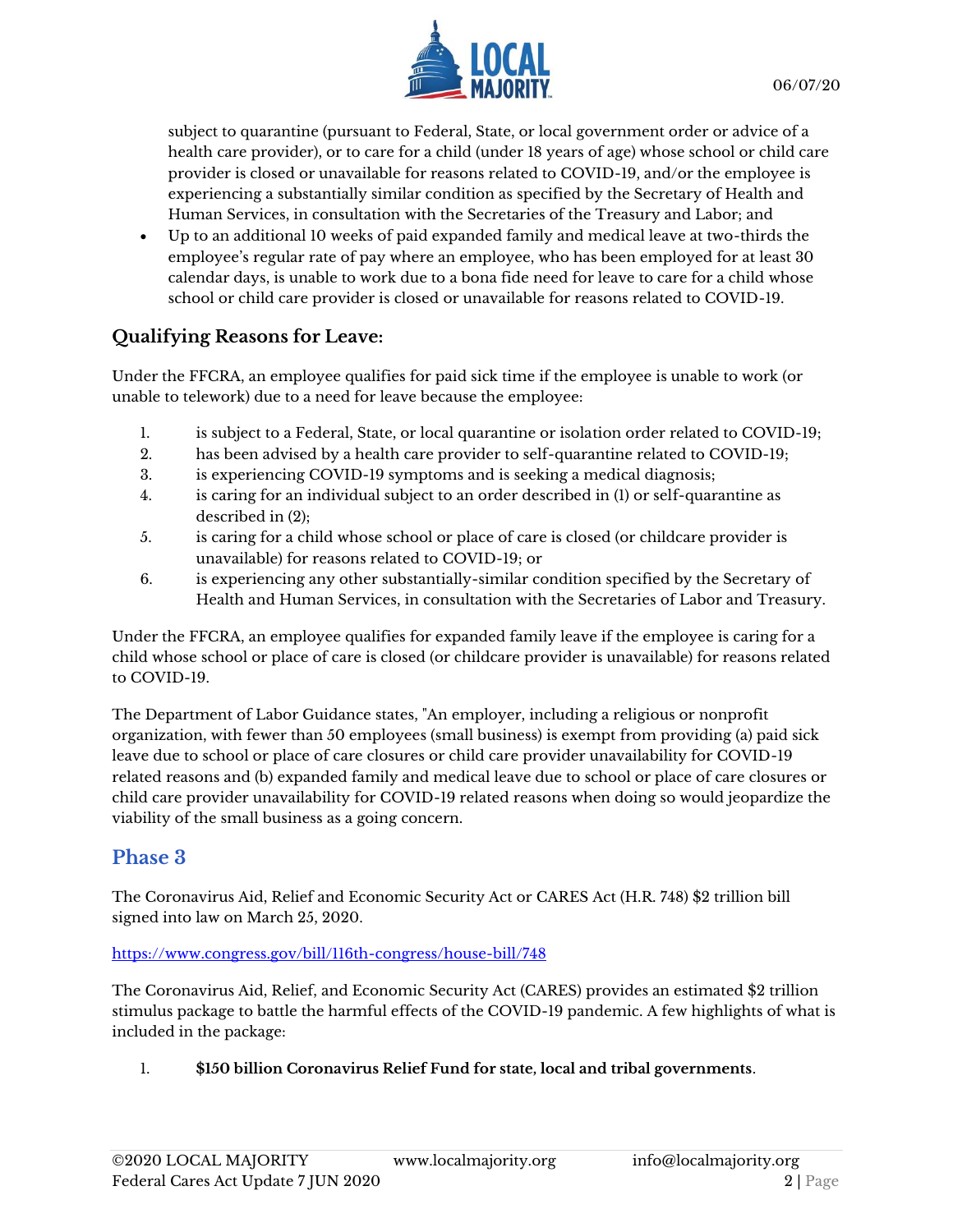

- a. Creates a \$150 billion Coronavirus Relief Fund (CRF) for states, territories, local and tribal governments to use for expenditures on the COVID-19 response, allocated by population proportions.
- b.

## **2. Direct Payments/Tax Credits for Individuals**

- a. Directs one-time payments of \$1,200 for most individuals and \$2,400 for married couples, based on income criteria. For every qualifying child under the age of 16, the payment would be an additional \$500.
- b. Eligibility for the advance payments will be based on the person's income tax return for 2019, or 2018 if the return for 2019 has not been filed yet. Individuals who are not required to file an income tax return but are eligible for the advance payment may register through the Internal Revenue Service's web site. Eligible individuals who receive social security benefit payments will generally receive payments without registering. Payments phase out for individuals with adjusted gross incomes over \$75,000 (\$150,000 for couples). Anyone making over \$99,000, or married couples who have no children making more than \$198,000 would not receive a payment.

An individual is not eligible if they can be claimed as a dependent by another taxpayer. An individual is also not eligible if they are a nonresident alien.

- c. Payments are being sent out starting in April 2020.
- d. Allows individuals who take the standard deduction to take a tax credit for up to \$300 of cash charitable contributions per year, effective January 1, 2020.
- e. Increases the limit for most tax-deductible charitable contributions from 50% to 100% of adjusted gross income for individuals.
- **3. Unemployment Insurance (UI) Benefits (\$260 billion for unemployment insurance programs)** 
	- Expands unemployment insurance from three months to four months, and provides temporary employment compensation of \$600 per week, which is in addition to and at the same time as regular state and UI benefits. Those who are eligible under Pandemic Unemployment Assistance (PUA) will receive the weekly \$600 along with the original UI benefits, ranging from \$117-\$240. The \$600 Federal Pandemic Unemployment Compensation (FPUC) payments will be made every week until July 25, 2020.
	- Part-time, self-employed, gig economy workers and those who have exhausted regular and extended benefits should be granted access to UI benefits, assuming they pay taxes. There are many delays as of now. For the duration of the emergency declaration an individual will not be required to look for work and apply for other employment while collecting unemployment insurance benefits.
	- $\bullet$
- 4. **Education. \$30 billion for an Education Stabilization Fund for states, school districts and institutions of higher education for costs related to the coronavirus.**
	- a. The Education Stabilization Fund provides \$13.5 billion in K-12 formula grants to states, based on their share of ESEA Title I-A funds. State agencies may choose to use a portion or all of the remaining K-12 funds to respond to emergency needs as determined by the state agency. Funds to local districts can be used for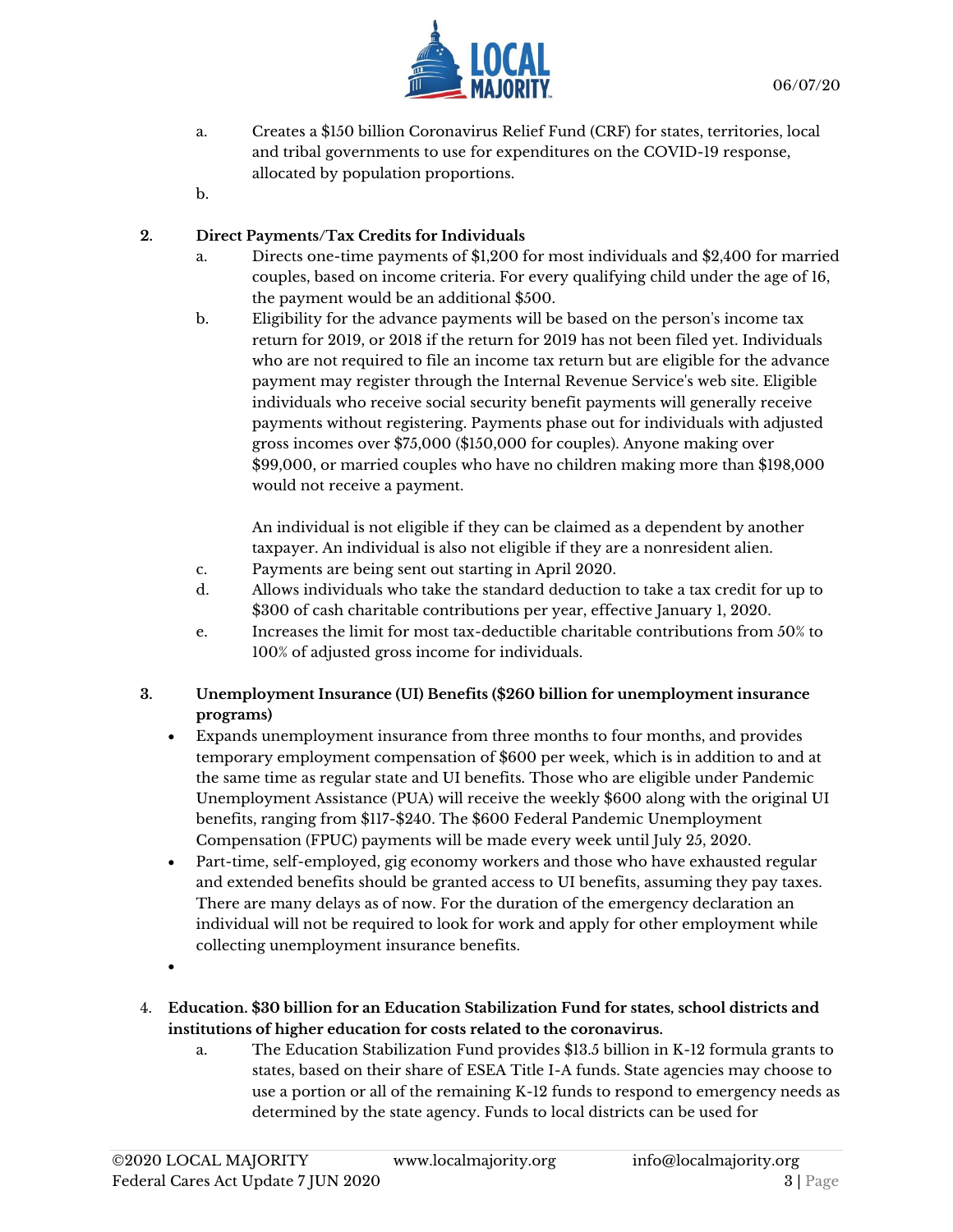

coronavirus-response activities, such as planning for and coordinating during long-term school closures, purchasing educational technology to support online learning for all students, and additional activities authorized by federal elementary and secondary education laws.

- b. Creates a \$14 billion higher education emergency relief fund to provide cash grants to college students for costs such as course materials, technology, food, housing, and childcare. Each college will determine which of its students receive cash grants.
- c. Payments of student loan principal and interest of by an employer to either an employee or a lender is not taxable to the employee if paid between March 27, 2020, and December 31, 2020. The maximum amount that is tax-free is \$5,250 per employee.
- d. For college students in a federal work-study program, allows a school to continue to pay a student if the student is unable to fulfill their work-study obligation due to the COVID-19 public health emergency.
- e. Gives students and colleges flexibility regarding the requirements for federal student financial aid during the COVID-19 pandemic.
- **f.** Suspends payments and accrual of interest on federal student loans through September 30, 2020. Suspends garnishments and tax refund interception related to federal student loans through September 30, 2020.
- 5. **Department of Health and Human Services Extenders**: Fund appropriations to combat the further spread of COVID-19 and prevent/manage potential future pandemics. \$100B to hospitals & healthcare providers to support COVID-19 related expenses and lost revenue
	- a. \$16B for procurement of personal protective equipment, ventilators, and other medical supplies for federal and state response efforts
	- b. \$11B for construction, manufacturing, and purchase of vaccines and therapeutic delivery to the American people
	- c. \$1.5B for state and local preparedness and response activities
	- d. \$945.5M for the NIH's vaccine, therapeutic, and diagnostic research to increase understanding of COVID-19, including underlying risks to cardiovascular and pulmonary conditions
	- e. \$500M to continue CDC's global health efforts
	- f. \$300M to give HHS flexibility to respond to pandemic threats
	- g. \$275M to expand services and capacity for rural hospitals, telehealth, poison control centers, and HIV/AIDS programs
	- h. \$200M, including \$100 million to support additional infection control surveys for facilities with populations vulnerable to severe illness from coronavirus
- 6. Provides up to \$5 billion for the **Community Development Block Grant** (CDBG) program. \$2 billion is to be distributed to states and entitlement jurisdictions to supplement the conventional CDBG program. \$1 billion of the total appropriation is intended "to prevent, prepare for, and respond to coronavirus … including activities within entitlement and non-entitlement communities, based on public health needs, risk of transmission of coronavirus, and number of coronavirus cases. The remaining \$2 billion is to be distributed to states and units of local government on a rolling basis, at the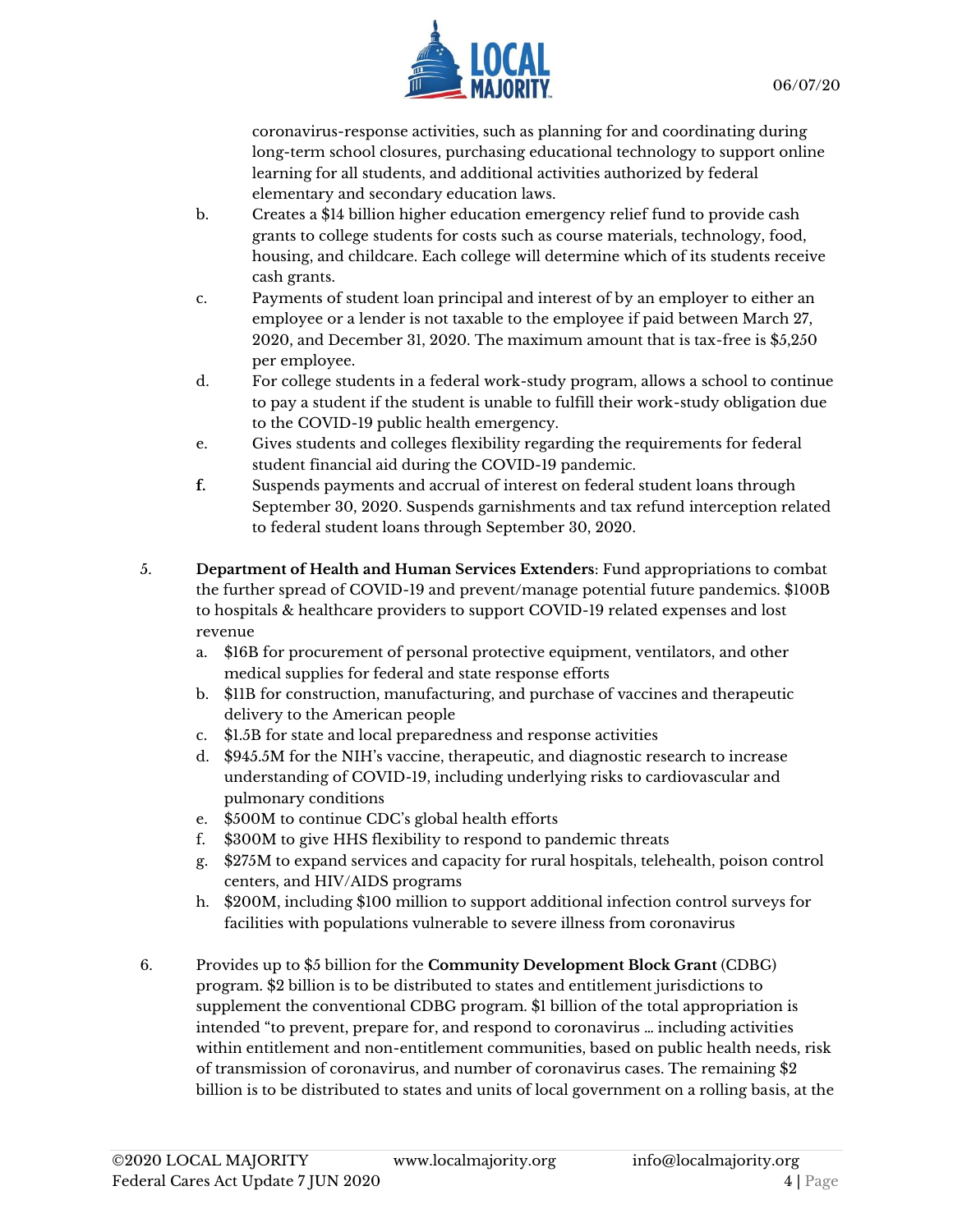

discretion of the Secretary, with formula factors to be defined by HUD.

- 7. The Department of Interior. Provides \$453 million for the **Bureau of Indian Affairs** to prepare for and respond to the coronavirus, including for public safety and justice programs, welfare assistance and social services programs, and other tribal government assistance.
	- a. Secures an additional \$300 million for Native American housing, which includes \$200 million for the Indian Housing Block Grant Program and \$100 million for imminent threats to health and safety; \$100 million for the Food Distribution Program for Indians Reservations; and an additional \$8 billion for tribal enterprises

### 8. **Federal Emergency Management Agency (FEMA)**

- a. Provides \$45 billion for a disaster relief fund for immediate state, local, tribal and territorial governments to protect citizens and help them respond/recover to the effects of COVID-19. Reimbursable activities may include medical response, personal protective equipment (PPE), National Guard deployment, coordination of logistics, safety measures and community services.
- 9. A \$349 billion loan program, called the **Paycheck Protection Program (PPP),** for small businesses with funds available for loans originated from February 15 through June 30, 2020, as detailed in the table below.
- 10. Expands the Small Business Administration's **Economic Injury Disaster Loans (EIDL)** to cover most nonprofit organizations, including faith-based organizations. An unsecured EIDL can be for up to \$25,000, while a secured EIDL may be for up to \$2 million. The applicant must have an acceptable credit history and be able to repay the EIDL. Each EIDL has a low interest rate and has a term of up to 30 years. An EIDL applicant may receive a \$10,000 advance payment that is not required to be repaid. Proceeds from an EIDL may be used to pay for ordinary and necessary operating expenses, liabilities, and other bills not able to be paid because of a decrease in revenue. An EIDL may not replace lost revenue or lost profits and may not be used for business expansion, as detailed in the table below.

### **Summary comparison of PPP and EIDL Programs**

| Program                 | <b>Paycheck Protection Program (Emergency SBA</b><br>7(a) Loans) Secs. 1102, 1106                                                                                                                               | <b>Expanded EIDL &amp;</b><br><b>Emergency Grants (SBA</b><br>7(b) Loans) Sec. 1110                                                                                           |
|-------------------------|-----------------------------------------------------------------------------------------------------------------------------------------------------------------------------------------------------------------|-------------------------------------------------------------------------------------------------------------------------------------------------------------------------------|
| <b>Description</b>      | Emergency loan program for nonprofits and for-<br>profit entities to secure funds to pay staff and<br>operating costs for two months, and secure full<br>loan forgiveness under certain circumstances.          | Existing Economic Injury Disaster<br>Loan (EIDL) program expanded to<br>more for-profit entities, applies<br>looser credit standards, and creates<br>a rapid grant procedure. |
| <b>Size Eligibility</b> | 500 or fewer employees                                                                                                                                                                                          | Existing EIDL limits for<br>nonprofits*                                                                                                                                       |
| Dollar Amount           | The lesser of \$10 million or 2.5 times the average<br>total monthly payroll costs from the one-year period<br>(look back) prior to the date of application. Express<br>7(a) loans available up to \$1 million. | Normal EIDL loans available up to<br>\$2 million.<br><b>IEIDL</b> advances of \$10,000.                                                                                       |
| Loan Processor          | ocal financial institutions                                                                                                                                                                                     | <b>Small Business Administration</b>                                                                                                                                          |
| Nonprofit Eligibility   | Must have been in operation on 2/15/2020 and had                                                                                                                                                                | In operation before 1/31/2020.                                                                                                                                                |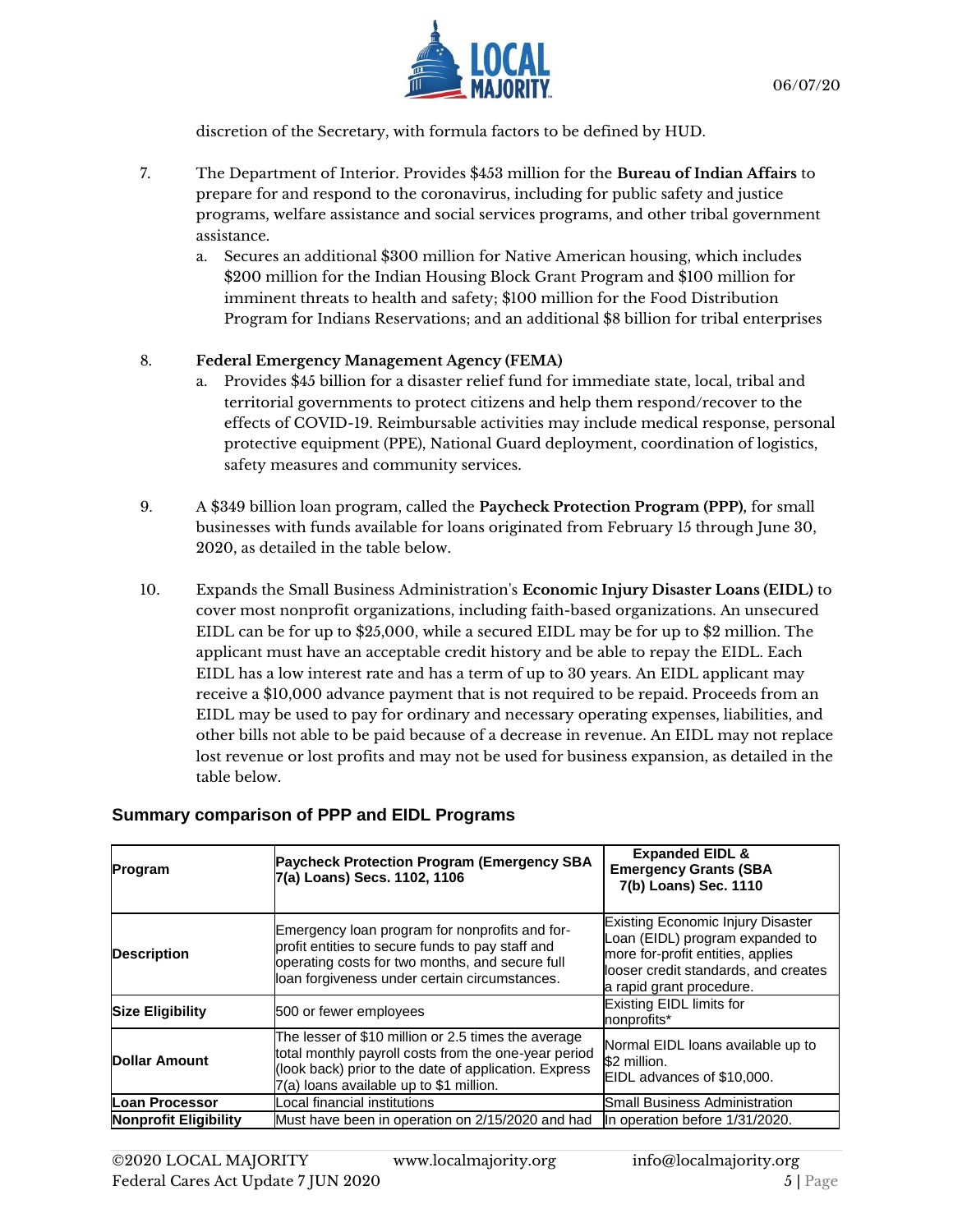

|                                                  | paid employees and/or paid independent<br>contractors. Expressly available for charitable<br>nonprofits with 500 or fewer employees, but<br>requires that employees of affiliated nonprofits may<br>be counted toward the 500 employee cap,<br>depending on the degree of control of the parent.                                                                                              | Loans can be based solely on<br>credit score.<br>Existing EIDL program applies to<br>"private nonprofit organizations"<br>that excludes religious institutions<br>and some other charitable<br>organizations.                                                                      |
|--------------------------------------------------|-----------------------------------------------------------------------------------------------------------------------------------------------------------------------------------------------------------------------------------------------------------------------------------------------------------------------------------------------------------------------------------------------|------------------------------------------------------------------------------------------------------------------------------------------------------------------------------------------------------------------------------------------------------------------------------------|
| <b>Personal Guarantee</b>                        | No collateral or personal guarantee required.                                                                                                                                                                                                                                                                                                                                                 | Waives personal guarantee up to<br>\$200,000, and requirement of<br>inability to obtain credit elsewhere.                                                                                                                                                                          |
| <b>Certification</b>                             | Good-faith certification that need for the loan is<br>based on economic conditions; funds to be used to<br>retain workers and maintain payroll or make<br>mortgage, lease, and utility payments; and no<br>duplicate application or receipt of funds for same<br>purposes.                                                                                                                    | Self-certification under penalty of<br>perjury.                                                                                                                                                                                                                                    |
| Loan Use                                         | Payroll costs, mortgage interest payments, rent,<br>utilities, and interest on prior debt during the 8-<br>week period following loan origination.                                                                                                                                                                                                                                            | \$10,000 advance: Paid sick leave,<br>meeting payroll, increased costs due<br>to disrupted supply chain, mortgage,<br>debt service.                                                                                                                                                |
| Loan Terms                                       | 1.0% interest rate; first 6 months of payments<br>(principal and interest) automatically deferred.<br>Maximum of 2 years.                                                                                                                                                                                                                                                                     | Normal EIDL: 2.75% interest rate for<br>nonprofits<br>\$10,000 advance treated as a grant                                                                                                                                                                                          |
| <b>Loan Forgiveness</b>                          | Employers that maintain employment for the 8<br>weeks after origination of loan, or rehire employees<br>by June 30, will have loans forgiven in whole or<br>part, essentially turning the loan into a<br>grant. Section 1106.                                                                                                                                                                 | \$10,000 advance forgiven even if<br>borrower denied EIDL loans.                                                                                                                                                                                                                   |
| <b>Key Definitions</b>                           | Covered Period means the 8-week period<br>following loan origination.<br>Employee means an individual working on a full-<br>time, part-time, or other basis.<br>Payroll Costs include compensation (including<br>benefits costs) paid to employees and<br>contractors, capped at \$100,000 per year per<br>individual (prorated over the "covered" period),<br>and state/local payroll taxes. | Covered Period means 1/31/2020<br>through 12/31/2020.<br>Eligible entity means a business<br>with 500 or fewer employees.<br>*Eligible private nonprofits include<br>all charitable nonprofits, including<br>faith-based organizations, per <b>SBA</b><br>FAQs published 4/3/2020. |
| <b>Application &amp;</b><br><b>Documentation</b> | <b>SBA Instructions and sample</b><br>application (posted 3/31/2020)                                                                                                                                                                                                                                                                                                                          | For emergency EIDL Grant, apply<br>here now.<br>For normal EIDL loans, complete<br><b>SBA Form 5 online.</b>                                                                                                                                                                       |

11. The **\$454 billion Main Street Lending Program** which authorizes the Secretary of the Treasury (working with the Federal Reserve) to make loans, loan guarantees, other investments and subsidies to provide liquidity for mid-size businesses between 500 and 10,000 employees for losses incurred as a result of coronavirus. These loans will have an annualized rate no greater than 2% and with no principal or interest due for at least six months. The loans are not eligible for loan forgiveness. This program is available to eligible businesses that have not otherwise received "adequate economic relief" in the form of loans or loans guarantees provided under the other provisions of the CARES Act. The Treasury Secretary is expected to issue more details and guidance on the application procedures and requirements.

#### 12. **Tax credits, tax deferrals, and tax deductions.**

a. Allows employers to defer payment of the employers' share of social security tax for up to two years. Payment of the portion of self-employment tax corresponding to the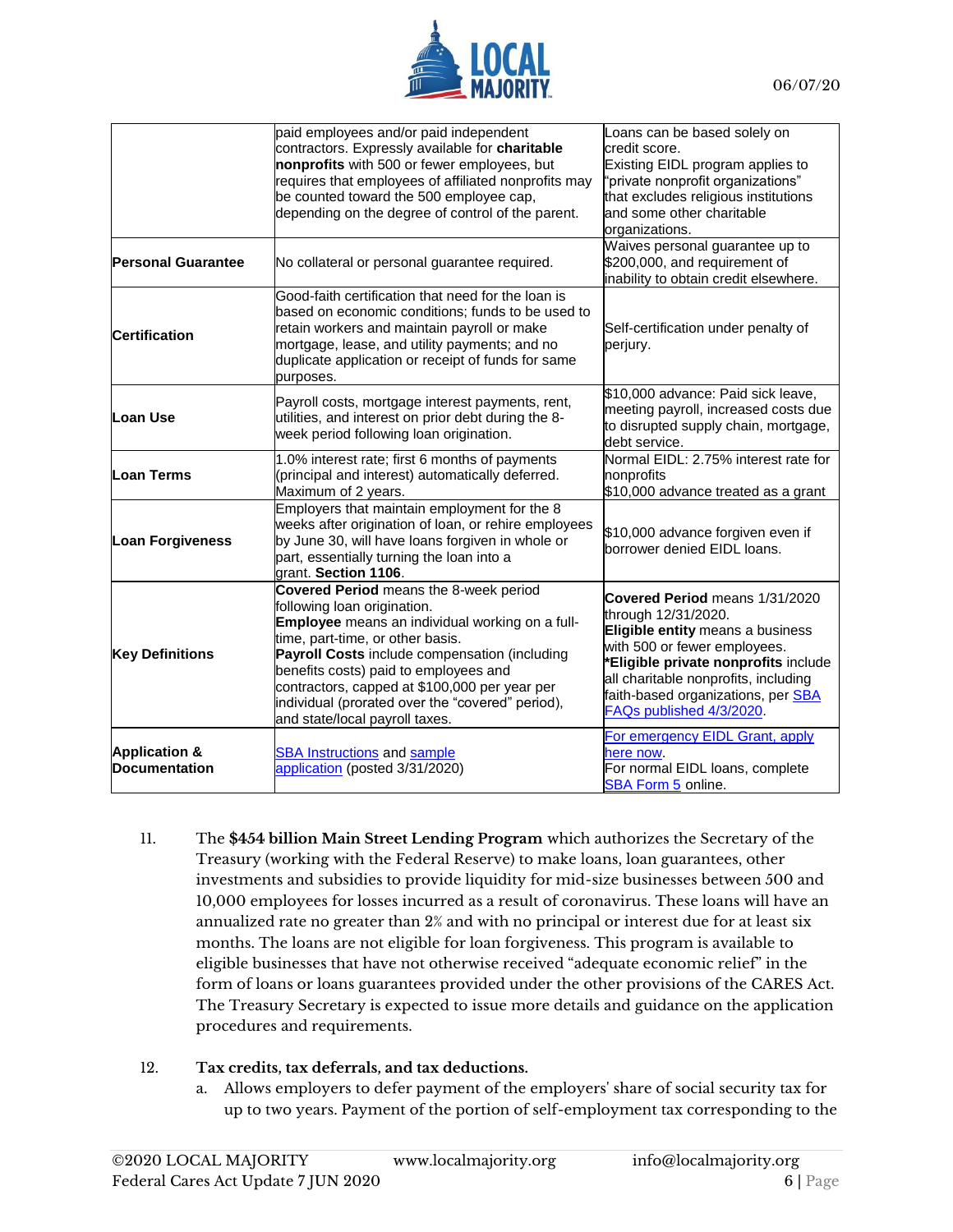

employer's share of social security tax may also be deferred for up to two years. Payment of these taxes incurred after having a Paycheck Protection Program loan forgiven cannot be deferred, but taxes incurred before the loan forgiveness may continue to be deferred.

- b. Provides a refundable employee retention tax credit for employers whose operations were suspended due to COVID-19 or whose revenue has significantly decreased due to COVID-19. The tax credit is equal to 50% of qualified wages paid between March 13, 2020, and December 31, 2020. Maximum credit is \$5,000 per employee. Qualified wages include the cost of qualified health care. Qualified wages do not include wages paid for Emergency Paid Sick Leave or Emergency Family Medical Leave. A business is not eligible for the credit if it receives a Paycheck Protection Program loan.
- c. Suspends required minimum distributions from traditional Individual Retirement Accounts (IRAs) and employer-sponsored retirement plans for 2020.
- d. Waives the 10% tax penalty for early distributions from IRAs and employersponsored retirement plans under specified conditions.

### 13. **Employee Retention Credit for Employers Subject to Closure Due to COVID-19**

- a. Generally, this provision permits an "eligible employer" to offset against the employer's contribution to social security up to 50% of up to \$10,000 in wages paid to employees who for small businesses continue to work and for larger business continue to be paid by the employer despite the employee's inability to work. The program imposes a number of limitations, summarized below.
- b. Limitations. The tax credit only apples to wages paid after March 12, 2020 and before January 1, 2021, and the amount of "qualified wages" that may be taken into account for the credit for all eligible calendar quarters is \$10,000 in wages paid to each employee.
- c. An "eligible employer" is an employer:
- i. Whose operations are fully or partially suspended during a calendar quarter due to orders of a government authority limiting travel, commerce or group meetings due to COVID-19; or
- ii. Whose gross receipts, during an eligible calendar quarter beginning with the first quarter 2020, are 50% of the gross receipts the employer earned for the same quarter in the prior calendar year. The employer remains eligible until the employer's gross receipts are 80% of the gross receipts the employer earned for the same quarter in the prior calendar year.
- iii. Note: An employer that is an "essential" business exempt from a suspension order or a business that is able to operate substantially through telecommuting likely will not qualify for the first eligibility test, but may qualify for the second test.
- iv. Tax exempt organizations are eligible for the Credit
- d. "Qualified Wages" depends on the employer's average number of employees during 2019.
- e. "Applicable employment taxes" means the employer's contribution to social security paid on all of its employees under Section 3111(a) of the Tax Code (after reduction for emergency paid family medical leave and paid sick leave as permitted under the Families First Coronavirus Response Act and other permissible credits), plus the employer taxes imposed under Section 3221 of the Tax Code that are attributable to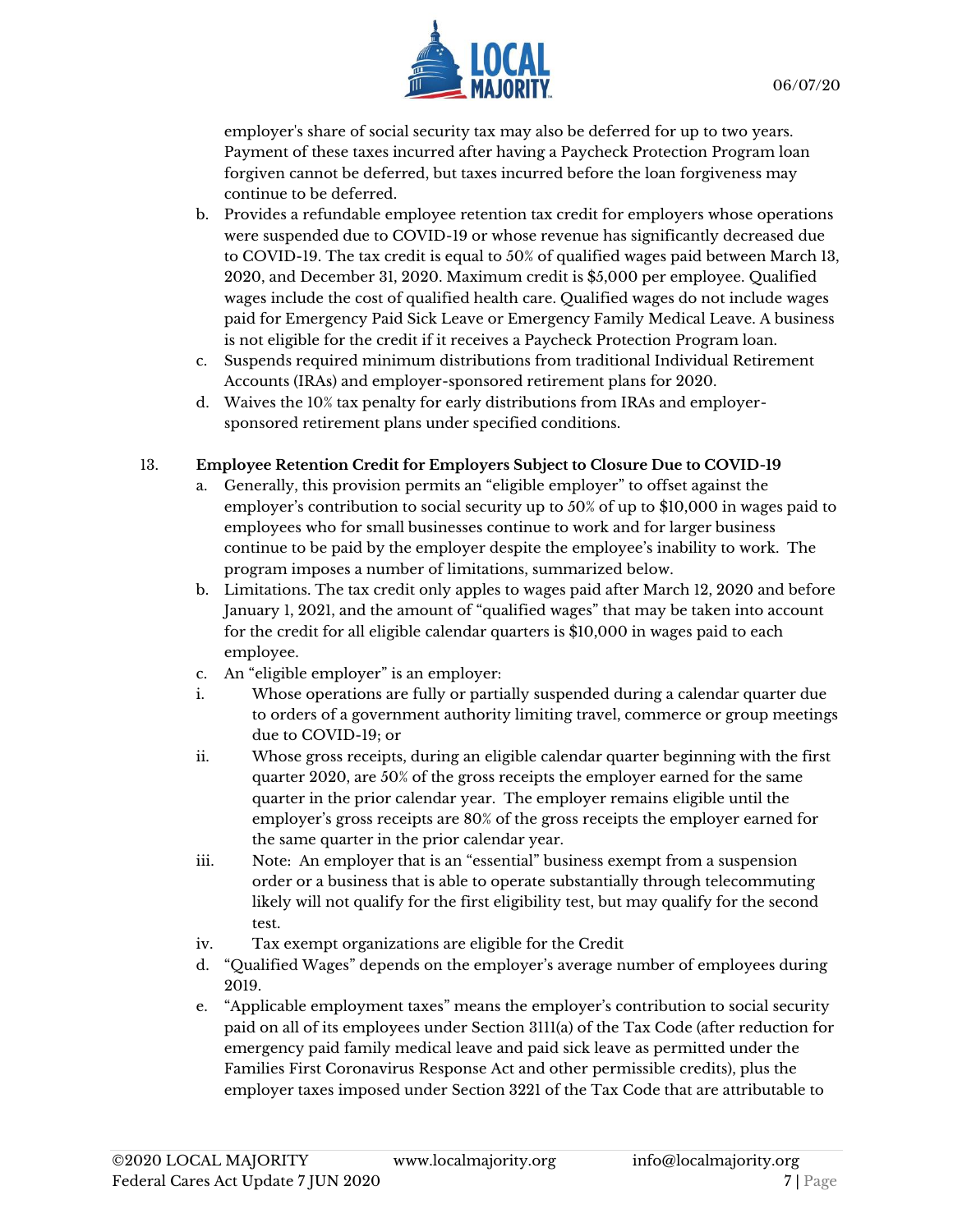

the amounts paid under Section 3111(a).

## 14. **Delay of Payment of Employer Payroll taxes**.

- a. Employers and self-employed individuals may defer payment of the employer share of social security under Section 3111(a) that they are otherwise are responsible for paying to the federal government with respect to their employees.
- b. The Employer or self-employed individual is required to pay the deferred employment tax over the following two years, with half of the amount required to be paid by December 31, 2021 and the other half by December 31, 2022.
- c. The act confirms the emergency FMLA and sick leave benefits available to employees and advanced tax credits employers can take in providing these benefits.
- 15. **Transit Systems**. \$25 billion distributed through existing formulas including the Urbanized Area Formula Grants, Formula Grants for Rural Areas, State of Good Repair Formula Grants and Growing and High-Density States Formula Grants using fiscal year 2020 apportionment formulas.
- 16. **Elections**. Provides \$400 million in election security grants to prevent, prepare for and respond to coronavirus in the 2020 federal election cycle. States must provide an accounting to the Election Assistance Commission on how the funds were spent within 20 days of any 2020 election.
- 17. **Real ID**. Requires the Department of Homeland Security to extend the Real ID deadline for full implementation by states from Oct. 1, 2020, to Oct. 1, 2021.
- 18. **National Guard**. \$1.4 billion for deployments of the National Guard. This level of funding will sustain up to 20,000 members of the National Guard, under the direction of the governors of each state, for the next six months in order to support state and local response efforts.

**By April 17, 2020, funding in both the PPP and EIDL aspects of the CARES Act (Phase 3.0) had exhausted their initial appropriations, leaving many PPP loan applications pending.** 

# **Phase 3.5**

**On April 24, 2020, H.R.266 - Paycheck Protection Program and Health Care Enhancement Act** was signed into law. This bill is the fourth coronavirus emergency relief bill and is called '3.5' because the bill largely provides additional dollars for several key programs in the CARES Act, '3.0.' This supplemental relief bill provides \$484 billion in additional funding to replenish and supplement key programs under the CARES Act, including the Paycheck Protection Program (PPP), small business disaster loans and grants, hospitals and health care providers and testing. https://www.congress.gov/bill/116th-congress/house-bill/266/text

The details follow.

**Paycheck Protection Program (PPP**): Appropriates an additional \$321 billion in funding, with \$60 billion set aside for small, midsize and community lenders (including minority lenders).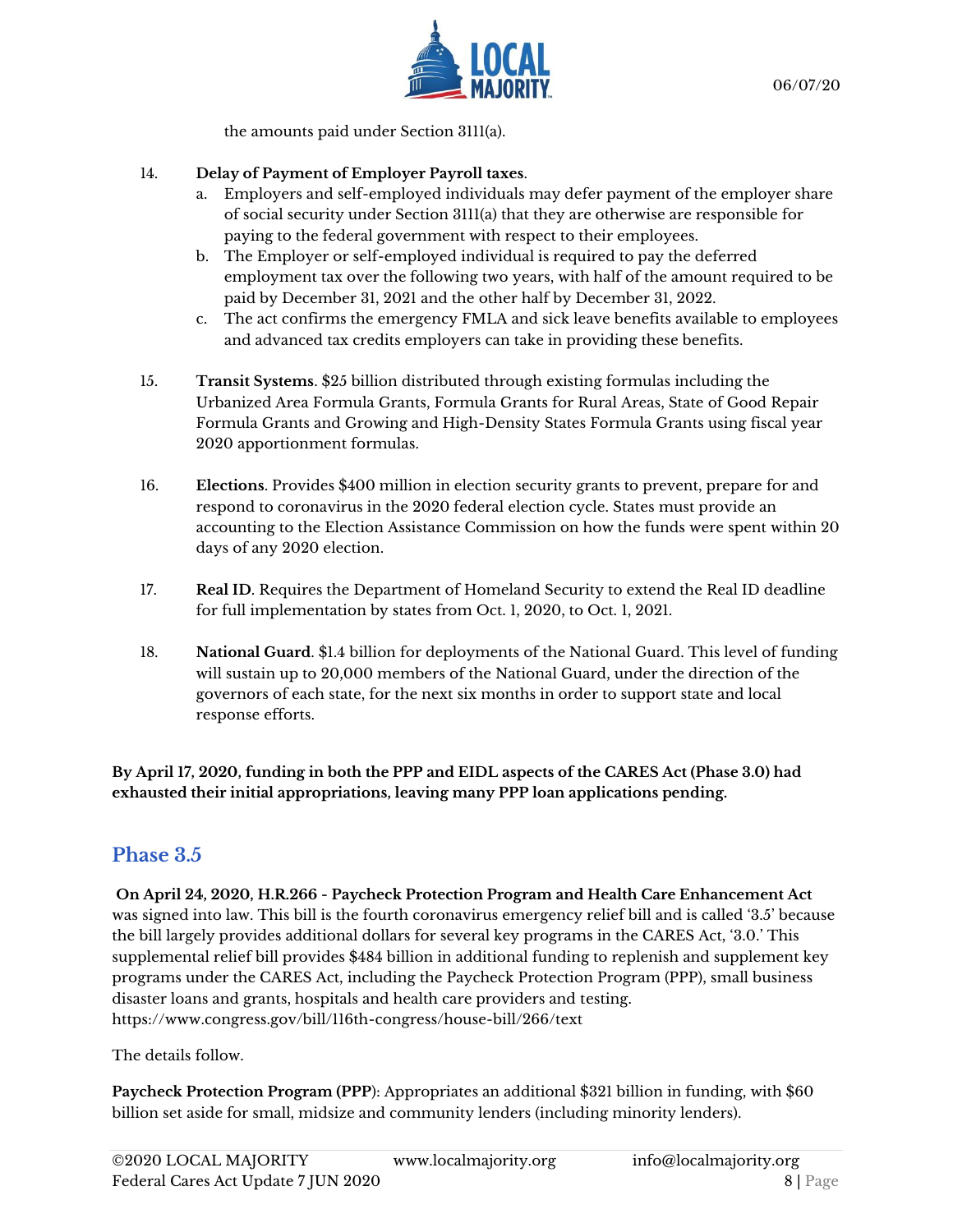

**Disaster Loans Program**: Appropriates an additional \$50 billion for the Disaster Loans Program and an additional \$10 billion for Emergency Economic Injury Disaster Loan (EIDL) Grants.

**HHS Hospital and Provider Grants under the Public Health and Social Services Emergency Fund**: Provides an additional \$75 billion to support the need for COVID-19 related expenses and lost revenue due to coronavirus.

**Testing**: Provides \$25 billion for the HHS Public Health and Social Services Emergency Fund for necessary expenses to research, develop, validate, manufacture, purchase, administer and expand capacity for COVID-19 tests. Requires the Administration to create a national strategy to provide assistance to states for testing and increasing testing capacity.

Testing also requires states, localities, territories and tribes to outline their own testing plans, as well as plans to ease COVID-19 community mitigation strategies. Requires the Secretary to issue reports on testing, which must include de-identified and disaggregated data on demographic characteristics, including, race, ethnicity, age, sex, geographic region and other relevant factors of individuals tested for or diagnosed with COVID–19, as well as information on the number and rates of cases, hospitalizations and deaths as a result of COVID–19.

Specific testing funding is provided for:

- \$11 billion for states, localities, territories and tribes to develop, purchase, administer, process and analyze COVID-19 tests, scale-up laboratory capacity, trace contacts and support employer testing. Funds are also made available to employers for testing.
- \$2 billion provided to states consistent with the Public Health Emergency Preparedness grant formula, ensuring every state receives funding
- \$4.25 billion provided to areas based on relative number of COVID-19 cases.
- \$750 million provided to tribes, tribal organizations, and urban Indian health organizations in coordination with the Indian Health Service.
- \$1.8 billion provided to the NIH to develop, validate, improve and implement testing and associated technologies; to accelerate research, development and implementation of point-of-care and other rapid testing; and for partnerships with governmental and nongovernmental entities to research, develop and implement the activities.
- \$1 billion provided to CDC for surveillance, epidemiology, laboratory capacity expansion, contact tracing, public health data surveillance and analytics infrastructure modernization.
- \$1 billion for the Biomedical Advanced Research and Development Authority for advanced research, development, manufacturing, production and purchase of diagnostic, serologic or other COVID-19 tests or related supplies.
- $$22$  million for the FDA to support activities associated with diagnostic, serologic, antigen, and other tests and related administrative activities.
- \$825 million for community health centers and rural health clinics.
- Up to \$1 billion may be used to cover costs of testing for the uninsured.

**UPDATE: On June 5, 2020, H.R. 7010, the Paycheck Protection Flexibility Act was signed into law**. [\(https://www.congress.gov/116/bills/hr7010/BILLS-116hr7010eh.pdf\)](https://www.congress.gov/116/bills/hr7010/BILLS-116hr7010eh.pdf)

The Act makes it easier for recipients of the PPP to qualify for forgiveness by providing for amendments to the PPP as follows.